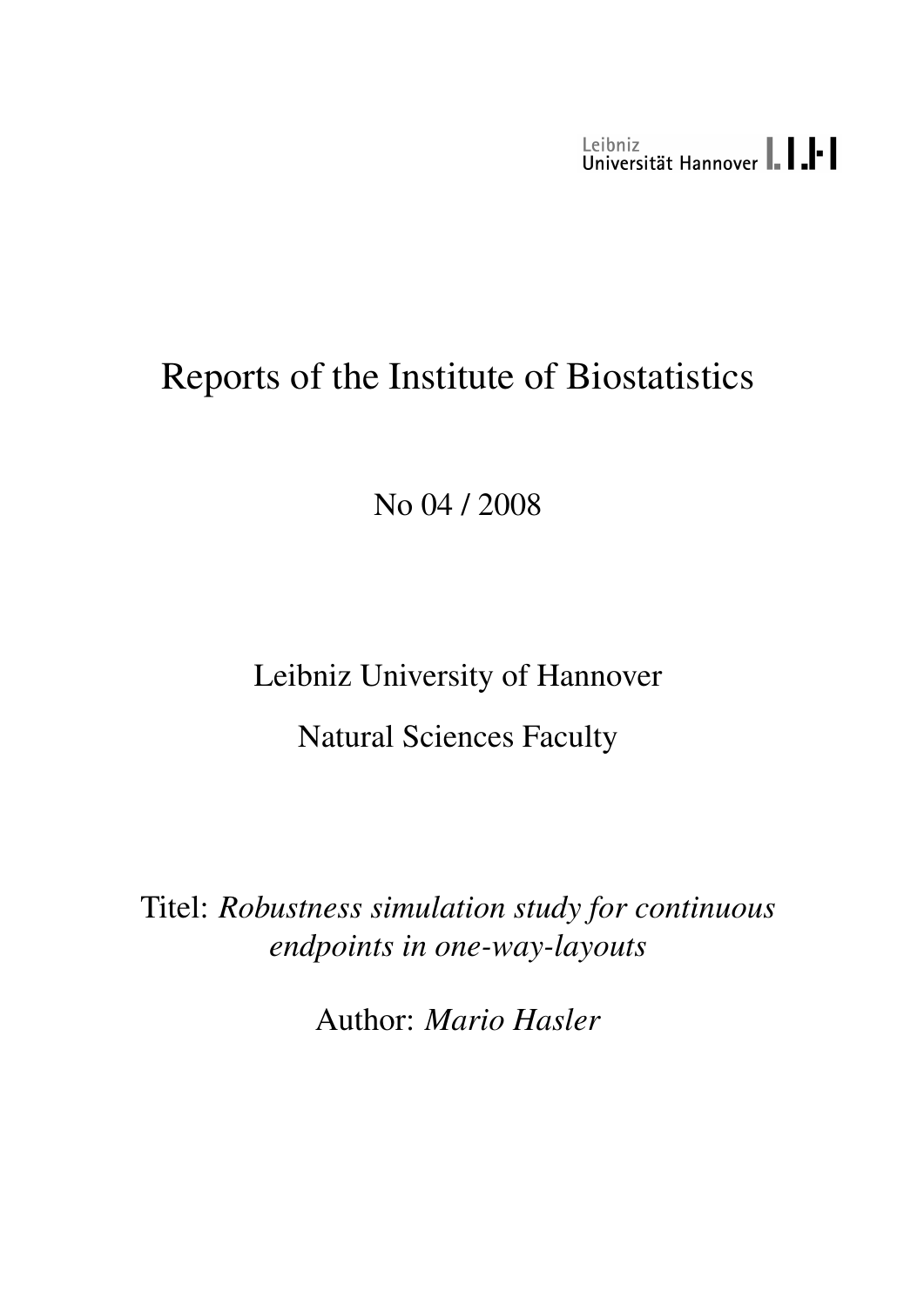### 1 Introduction

Most multiple comparison procedures (MCP) for means of two or more normally distributed populations can be evaluated as multiple contrast tests (MCT) or by related simultaneous confidence intervals (SCI). Several contrasts, representing linear functions of these means, are estimated and tested for deviation from 0. The many-to-one comparison of Dunnett [4] is the most famous example. The trend test of Williams [11] is a frequently used test, too, when the experimental trail involves several treatments/ doses and a control. Bretz [1] formulated this trend test as an approximate MCT. Dilba et al. [2] dealt with MCT and SCI for ratios of means. All MCT and SCI have the basic assumption of normal distributed data with homogeneous group variances and sufficient sample sizes. This fact is sometimes ignored or hard to proof by the experimenter. Count data, for example, are known not to follow a normal distribution but Poisson or binomial. These distributions imply heterogeneous group variances automatically. Even when the data are normally distributed, variance heterogeneity may occur. E.g., dose finding studies can have the problem of heteroscedasticity because the data's variance depends on the dose effect (see the data in [10]). The sample size is tried to be minimized for reasons of costs. And so, it is a common proceeding to apply these procedures without making sure whether these assumptions hold true. When no information about the data is available (from preliminary tests) before statistical analysis, it is advisable to use more robust test procedures, e.g. the Wilcoxon test for non-normal distributions or the Welch test [9] for heterogeneous variances (see also [5]). Otherwise, existing effects or negligible differences may be under- or overestimated, respectively, which leads to wrong test decisions.

# 2 General assumptions and background

The following simulation studies look on the influence of sample size, heteroscedasticity, and distribution misclassification on upper SCI of Dunnett and Williams type. For this purpose, let there be  $i = 0, \ldots, k$  groups of observations, where  $i = 0$  means the control group and  $k = 2, 4, 8$ . The groups have means  $\mu_i$ , standard deviations  $\sigma_i$ , and sample sizes  $n_i$ . The control group's mean is  $\mu_0 = 10$  for all studies. Interest is in estimating and testing both differences  $\delta_i = \mu_i - \mu_0$  and ratios  $\gamma_i = \mu_i/\mu_0$  to control by one-sided (upper) SCI  $(i = 1, \ldots, k)$ . The simultaneous coverage probability (SCP) is simulated. The nominal level is 0.95 for all studies. Values beyond 0.961 indicate significant conservatism while values below 0.938 liberalism. The results were obtained by 1000 simulation runs with starting seed 100 using the statistical software R [7]. The functions  $q$ lht of the packages multcomp [6] and sci.ratio of mratios [3] are used for differences and ratios of means, respectively.

Two situations,  $H_1$  and  $H_2$ , are considered for the three issues. Situation  $H_1$  always represents the case that all groups have equal means,  $\mu_0 = \cdots = \mu_k = 10$ .  $H_2$  denotes that only the non-control groups  $(i = 1, \ldots, k)$  have equal means, this is:  $\mu_i = \mu_0 + 5 = 15$  for the difference based problem, and  $\mu_i = \mu_0 * 1.5 = 15$  for the ratio based one. Unlike for differences, SCI for ratios of means are approximate. The correlation matrix  $\bf{R}$  of the needed multivariate t-distribution additionally depends on the unknown ratios  $\gamma_i$  for which the intervals are to be constructed. The method to plug in the estimators  $\hat{\gamma}_i = \hat{\mu}_i / \hat{\mu}_0$  ( $i = 1, ..., k$ ) instead (see [2]), is most universally valid and the default in the R package mratios. Hence, a prior conclusion is that the SCP of the intervals for ratios  $\gamma_i$  will vary depending on the situations  $(H_1 \text{ or } H_2)$ .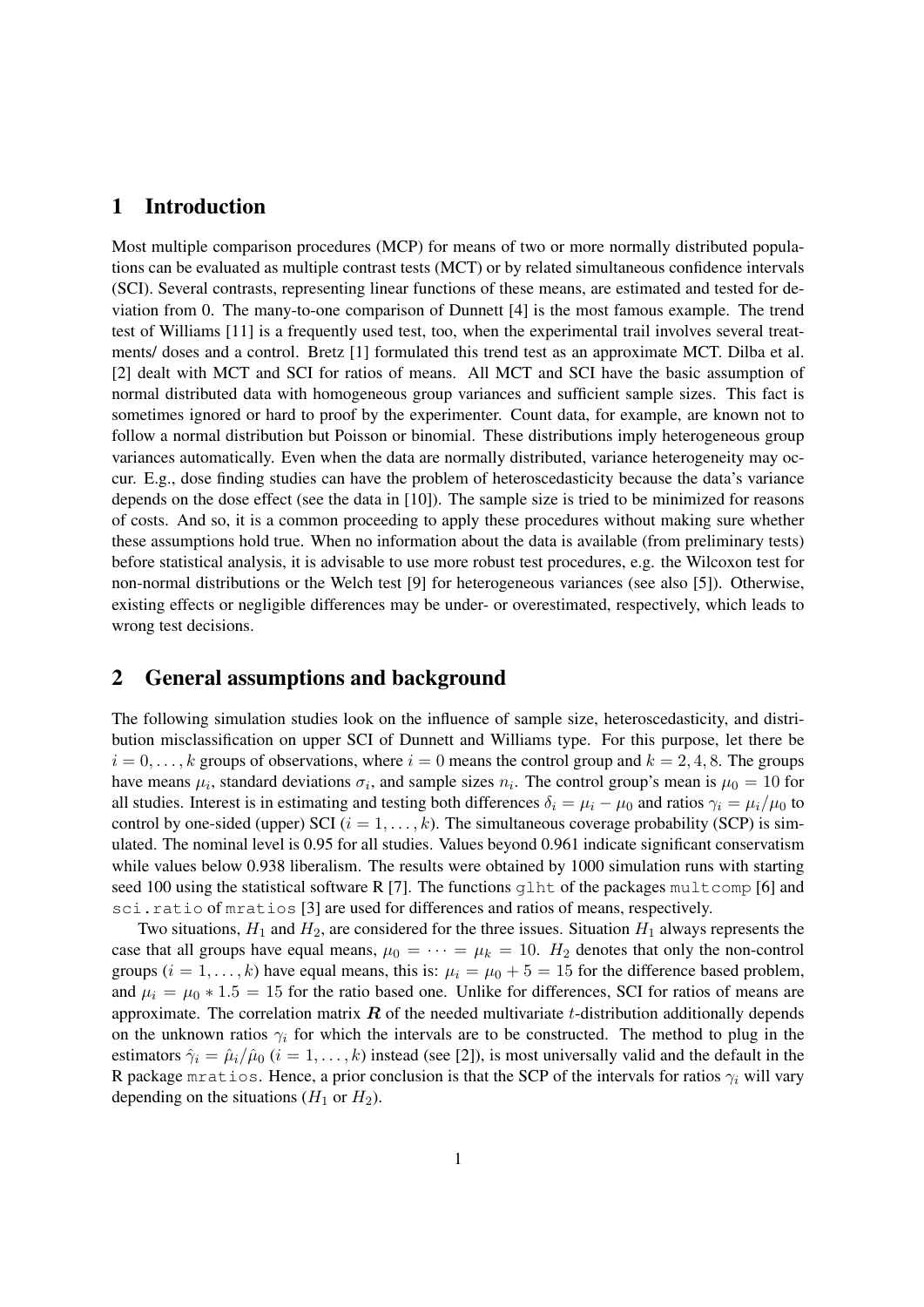When looking on SCI for ratios, further problems arise which do not occur for differences. If the denominator of the ratio (mean of the control group,  $\mu_0$ ) is not significantly greater than 0, related SCI are not defined at all. Some of the following tables have values in parentheses giving the rates of undefined SCI which appeared during the simulation. Coverage probabilities with such an extra value are calculated with respect to these rates and have to be handled with care. First, they do not have 1000 simulation runs as a base like the others. And second, they are conditional to the existence of their intervals. When all cases are taken out where the mean of the control group is not significantly greater than 0, the remaining ratios are biased because too small. This censoring also leads to non-normally distributed sample means for the control group. These general problems of SCI for ratios is sparely discussed in the literature. Further simulations and conclusions on this can be read in [8].

# 3 Sample size

For  $i = 0, \ldots, k$ , data were simulated following normal distributions with equal standard deviations  $\sigma = 2, 4, 6$  and equal sample sizes  $n = 2, 4, 8, 12$ .

Tables 1 and 2 show the results of the simulations for the SCP of upper SCI for differences of type Dunnett and Williams, respectively. The confidence level is maintained for all sample sizes - even for the smallest possible  $(n = 2)$  - for both types, and all numbers of comparisons  $(k)$ . The chosen standard deviations ( $\sigma$ ) and the situations ( $H_1$  or  $H_2$ ) have no influence.

Tables 3 and 4 analogously show the results for upper SCI for ratios. The values in parentheses show the rates of undefined intervals which appeared during the simulation. Because of the discussed reasons in Section 2, the SCP very varies around the nominal level here. The cases where no undefined SCI appeared behave good and lead to similar results as for differences above. The intervals are most stable for small standard deviations ( $\sigma$ ) and higher sample sizes n. The situation ( $H_1$  or  $H_2$ ) causes variation but a unique influence can not be seen.

It must further be noted that the results for  $n = 4$ ,  $k = 8$ ,  $H_1$  and  $H_2$ , and both types are obtained with changed starting seeds (10100 for Dunnett, 1100 for Williams) to avoid instability. The used R function sci.ratio calculates necessary quantiles numerically over an interval from 0 to 10. Depending on the sample - but very rarely - these quantiles may realize values larger than 10 which causes instability for the simulation. So this is just a numerical problem, not a conceptual.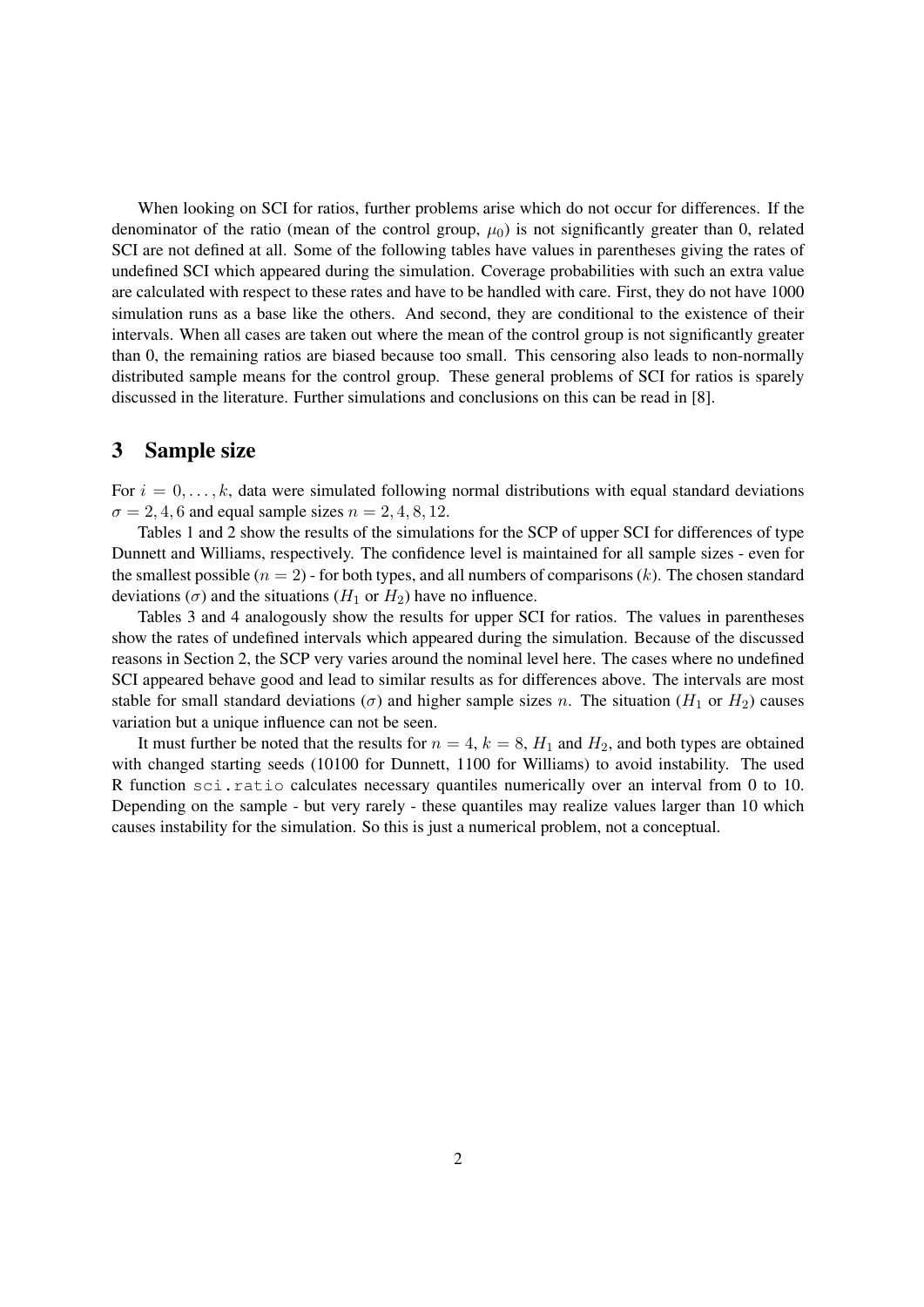| Situation    | $\sigma$       | $n=2$ | $n=4$ | $n=8$ | $n=12$ |
|--------------|----------------|-------|-------|-------|--------|
| $k = 2, H_1$ | 2              | 0.943 | 0.947 | 0.946 | 0.945  |
| $k = 2, H_2$ |                | 0.943 | 0.947 | 0.946 | 0.945  |
| $k = 4, H_1$ |                | 0.953 | 0.952 | 0.943 | 0.949  |
| $k = 4, H_2$ |                | 0.953 | 0.952 | 0.943 | 0.949  |
| $k = 8, H_1$ |                | 0.960 | 0.943 | 0.952 | 0.941  |
| $k = 8, H_2$ |                | 0.960 | 0.943 | 0.952 | 0.941  |
| $k = 2, H_1$ | $\overline{4}$ | 0.943 | 0.947 | 0.946 | 0.945  |
| $k = 2, H_2$ |                | 0.943 | 0.947 | 0.946 | 0.945  |
| $k = 4, H_1$ |                | 0.953 | 0.952 | 0.943 | 0.949  |
| $k = 4, H_2$ |                | 0.953 | 0.952 | 0.943 | 0.949  |
| $k = 8, H_1$ |                | 0.960 | 0.943 | 0.952 | 0.941  |
| $k = 8, H_2$ |                | 0.960 | 0.943 | 0.952 | 0.941  |
| $k = 2, H_1$ | 6              | 0.943 | 0.947 | 0.946 | 0.945  |
| $k = 2, H_2$ |                | 0.943 | 0.947 | 0.946 | 0.945  |
| $k = 4, H_1$ |                | 0.953 | 0.952 | 0.943 | 0.949  |
| $k = 4, H_2$ |                | 0.953 | 0.952 | 0.943 | 0.949  |
| $k = 8, H_1$ |                | 0.960 | 0.943 | 0.952 | 0.941  |
| $k = 8, H_2$ |                | 0.960 | 0.943 | 0.952 | 0.941  |

Table 1: Coverage probability of upper SCI (differences) for the Dunnett procedure with several balanced sample sizes n, situations, and standard deviations  $\sigma$ ; simultaneous confidence level 0.95.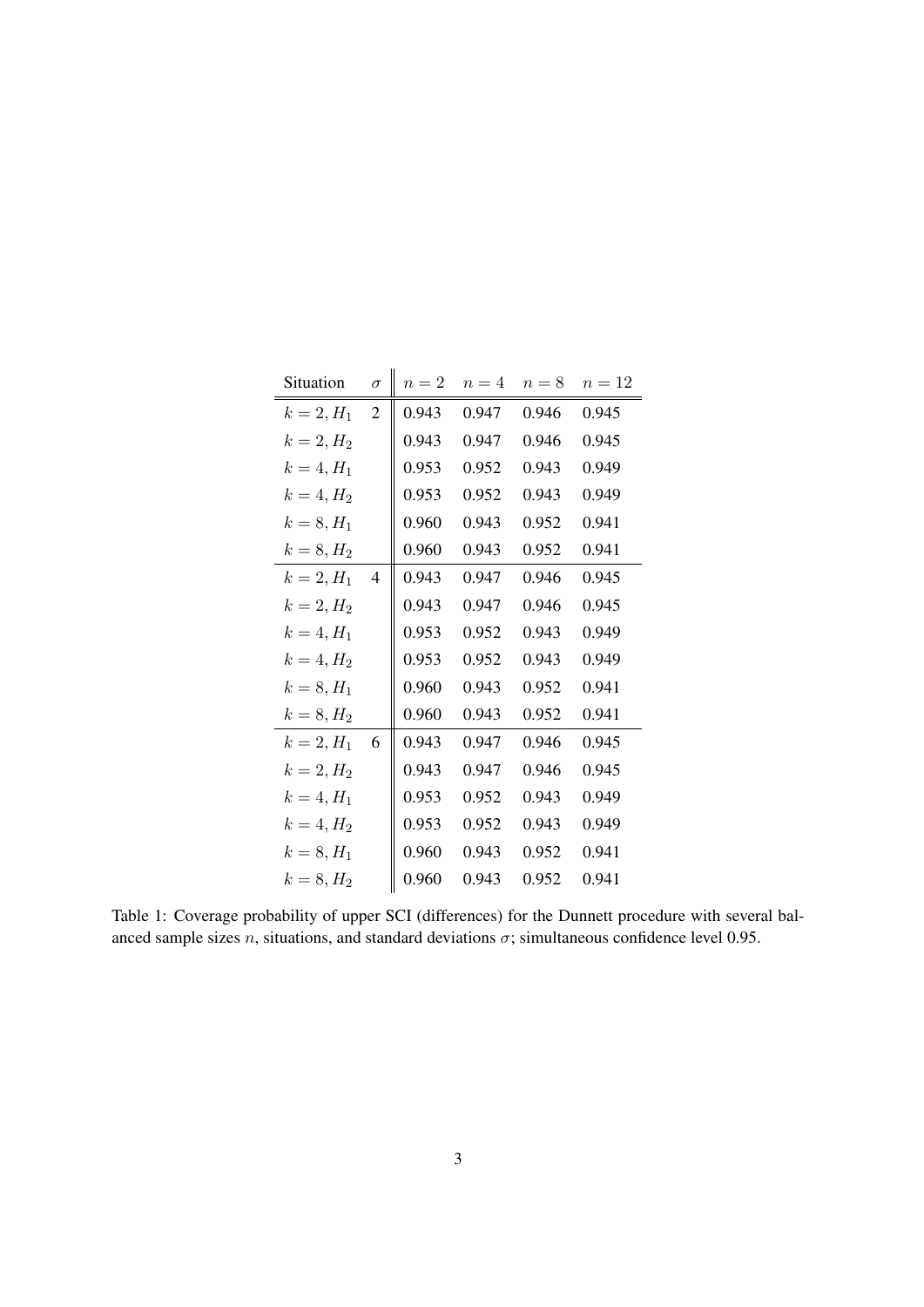| Situation    | $\sigma$       | $n=2$ | $n=4$ | $n=8$ | $n=12$ |
|--------------|----------------|-------|-------|-------|--------|
| $k = 2, H_1$ | $\mathfrak{2}$ | 0.946 | 0.941 | 0.950 | 0.947  |
| $k = 2, H_2$ |                | 0.946 | 0.941 | 0.950 | 0.947  |
| $k = 4, H_1$ |                | 0.948 | 0.958 | 0.956 | 0.957  |
| $k = 4, H_2$ |                | 0.948 | 0.958 | 0.956 | 0.957  |
| $k = 8, H_1$ |                | 0.943 | 0.958 | 0.952 | 0.957  |
| $k = 8, H_2$ |                | 0.943 | 0.958 | 0.952 | 0.957  |
| $k = 2, H_1$ | $\overline{4}$ | 0.946 | 0.941 | 0.950 | 0.947  |
| $k = 2, H_2$ |                | 0.946 | 0.941 | 0.950 | 0.947  |
| $k = 4, H_1$ |                | 0.948 | 0.958 | 0.956 | 0.957  |
| $k = 4, H_2$ |                | 0.948 | 0.958 | 0.956 | 0.957  |
| $k = 8, H_1$ |                | 0.943 | 0.958 | 0.952 | 0.957  |
| $k = 8, H_2$ |                | 0.943 | 0.958 | 0.952 | 0.957  |
| $k = 2, H_1$ | 6              | 0.946 | 0.941 | 0.950 | 0.947  |
| $k = 2, H_2$ |                | 0.946 | 0.941 | 0.950 | 0.947  |
| $k = 4, H_1$ |                | 0.948 | 0.958 | 0.956 | 0.957  |
| $k = 4, H_2$ |                | 0.948 | 0.958 | 0.956 | 0.957  |
| $k = 8, H_1$ |                | 0.943 | 0.958 | 0.952 | 0.957  |
| $k = 8, H_2$ |                | 0.943 | 0.958 | 0.952 | 0.957  |

Table 2: Coverage probability of upper SCI (differences) for the Williams procedure with several balanced sample sizes n, situations, and standard deviations  $\sigma$ ; simultaneous confidence level 0.95.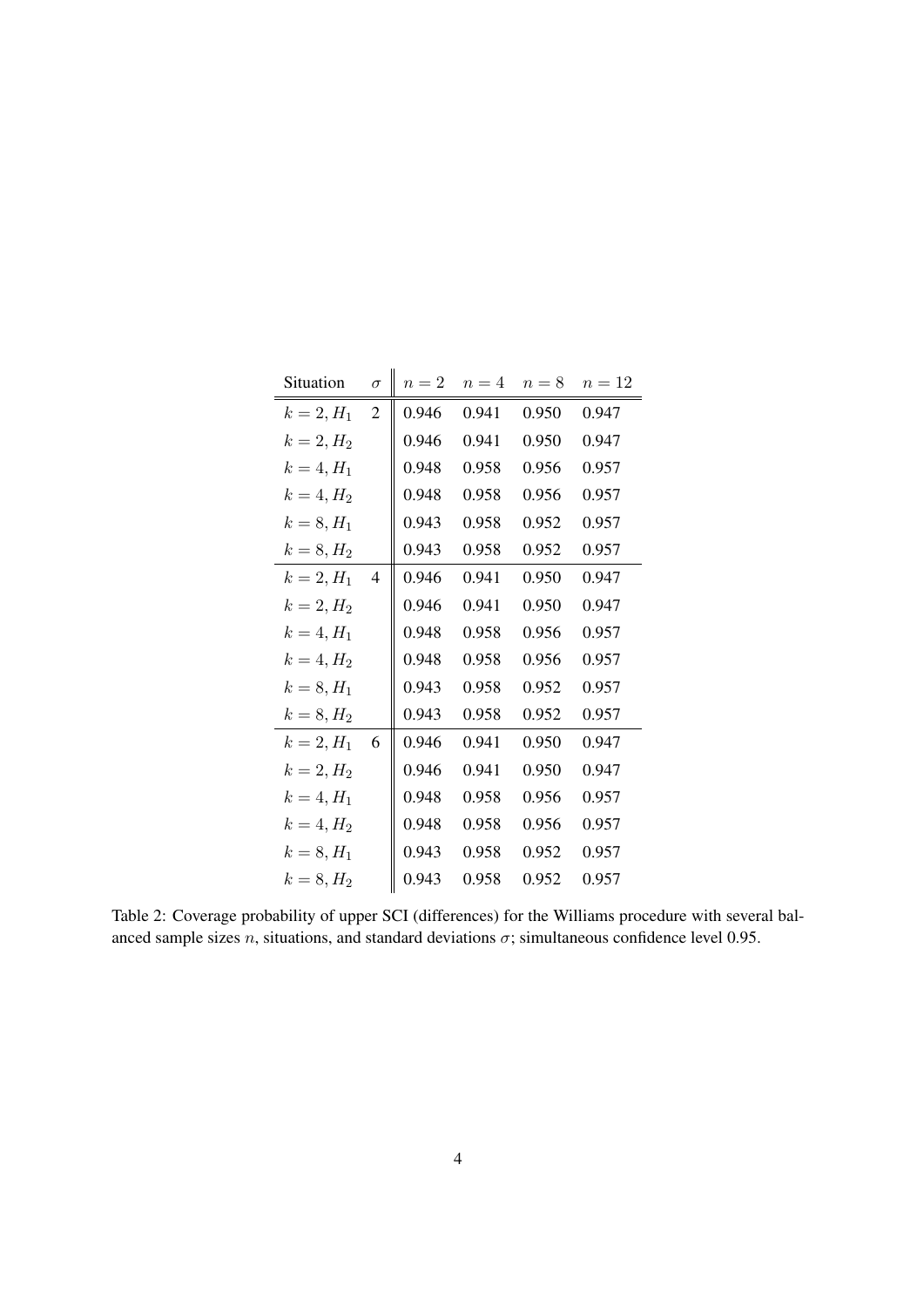| Situation    | $\sigma$       | $n=2$        | $n=4$        | $n=8$        | $n=12$ |
|--------------|----------------|--------------|--------------|--------------|--------|
| $k = 2, H_1$ | $\overline{2}$ | 0.942(0.005) | 0.945        | 0.946        | 0.945  |
| $k = 2, H_2$ |                | 0.937(0.004) | 0.944        | 0.942        | 0.944  |
| $k = 4, H_1$ |                | 0.950        | 0.943        | 0.951        | 0.950  |
| $k = 4, H_2$ |                | 0.932        | 0.954        | 0.955        | 0.950  |
| $k = 8, H_1$ |                | 0.953        | 0.943        | 0.946        | 0.944  |
| $k = 8, H_2$ |                | 0.951        | 0.944        | 0.951        | 0.944  |
| $k = 2, H_1$ | 4              | 0.939(0.273) | 0.943(0.007) | 0.946        | 0.943  |
| $k = 2, H_2$ |                | 0.940(0.249) | 0.944(0.007) | 0.941        | 0.944  |
| $k = 4, H_1$ |                | 0.954(0.258) | 0.943(0.007) | 0.957        | 0.942  |
| $k = 4, H_2$ |                | 0.951(0.208) | 0.948(0.001) | 0.942        | 0.936  |
| $k = 8, H_1$ |                | 0.958(0.243) | 0.940(0.004) | 0.963        | 0.946  |
| $k = 8, H_2$ |                | 0.949(0.162) | 0.940(0.001) | 0.953        | 0.941  |
| $k = 2, H_1$ | 6              | 0.935(0.582) | 0.960(0.129) | 0.950(0.006) | 0.941  |
| $k = 2, H_2$ |                | 0.935(0.555) | 0.967(0.118) | 0.944(0.004) | 0.943  |
| $k = 4, H_1$ |                | 0.937(0.651) | 0.958(0.163) | 0.941(0.010) | 0.939  |
| $k = 4, H_2$ |                | 0.955(0.554) | 0.966(0.126) | 0.947(0.002) | 0.947  |
| $k = 8, H_1$ |                | 0.966(0.647) | 0.980(0.162) | 0.947(0.006) | 0.933  |
| $k = 8, H_2$ |                | 0.977(0.563) | 0.987(0.142) | 0.933(0.004) | 0.946  |

Table 3: Coverage probability of upper SCI (ratios) for the Dunnett procedure with several balanced sample sizes *n*, situations, and standard deviations  $\sigma$ ; simultaneous confidence level 0.95.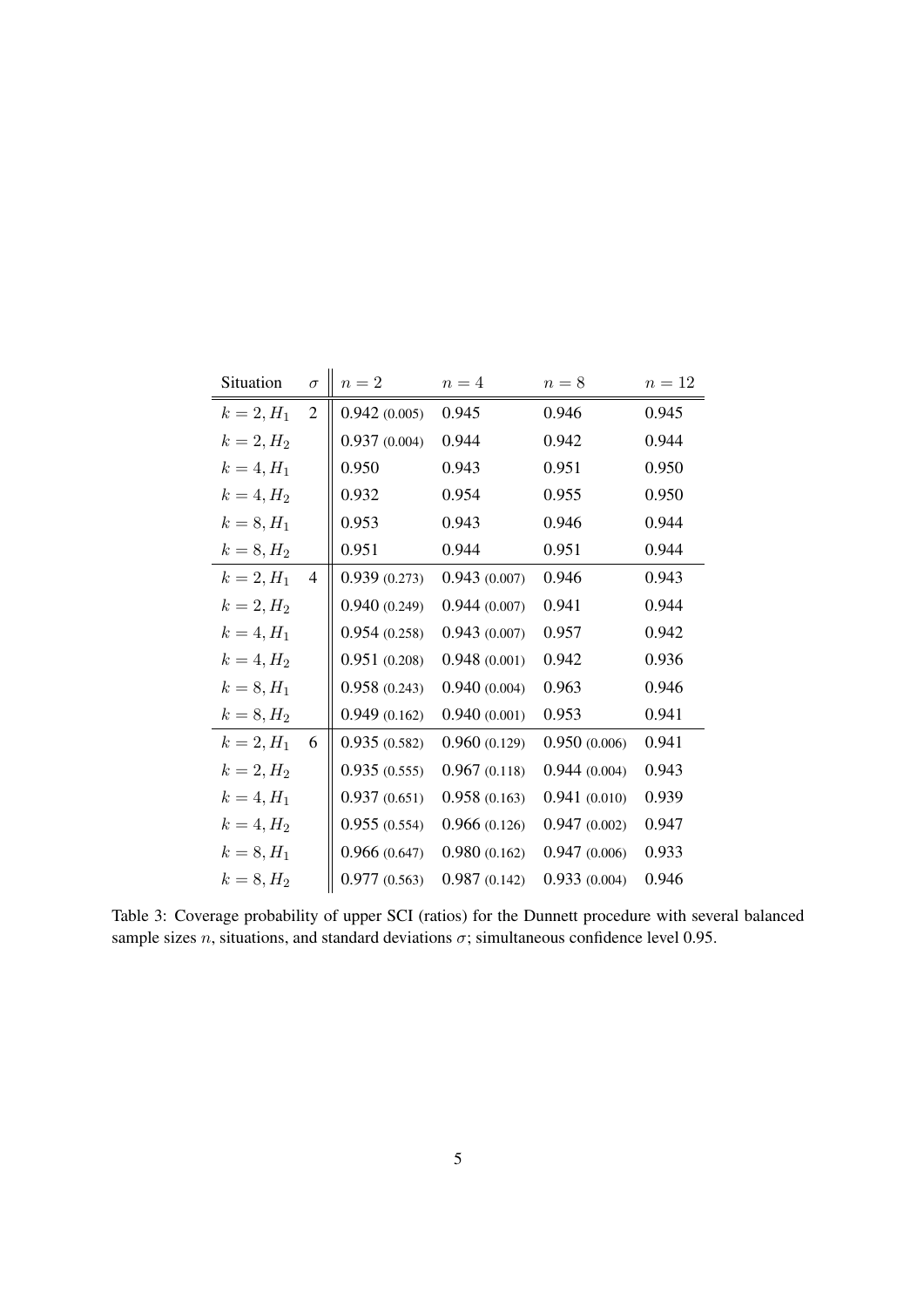| Situation    | $\sigma$       | $n=2$        | $n=4$        | $n=8$        | $n=12$ |
|--------------|----------------|--------------|--------------|--------------|--------|
| $k = 2, H_1$ | $\overline{2}$ | 0.944(0.002) | 0.941        | 0.949        | 0.946  |
| $k = 2, H_2$ |                | 0.946(0.002) | 0.942        | 0.945        | 0.946  |
| $k = 4, H_1$ |                | 0.949        | 0.936        | 0.933        | 0.951  |
| $k = 4, H_2$ |                | 0.948        | 0.945        | 0.954        | 0.952  |
| $k = 8, H_1$ |                | 0.941        | 0.950        | 0.949        | 0.951  |
| $k = 8, H_2$ |                | 0.960        | 0.951        | 0.959        | 0.948  |
| $k = 2, H_1$ | $\overline{4}$ | 0.951(0.217) | 0.940(0.004) | 0.948        | 0.944  |
| $k = 2, H_2$ |                | 0.957(0.204) | 0.938(0.003) | 0.945        | 0.946  |
| $k = 4, H_1$ |                | 0.948(0.175) | 0.945(0.002) | 0.952        | 0.953  |
| $k = 4, H_2$ |                | 0.942(0.132) | 0.937(0.001) | 0.947        | 0.960  |
| $k = 8, H_1$ |                | 0.963(0.103) | 0.942        | 0.946        | 0.951  |
| $k = 8, H_2$ |                | 0.962(0.078) | 0.949(0.002) | 0.931        | 0.956  |
| $k = 2, H_1$ | 6              | 0.953(0.515) | 0.956(0.107) | 0.951(0.004) | 0.943  |
| $k = 2, H_2$ |                | 0.958(0.496) | 0.963(0.098) | 0.943(0.002) | 0.946  |
| $k = 4, H_1$ |                | 0.966(0.476) | 0.969(0.094) | 0.954(0.002) | 0.941  |
| $k = 4, H_2$ |                | 0.970(0.433) | 0.974(0.102) | 0.941(0.002) | 0.941  |
| $k = 8, H_1$ |                | 0.983(0.425) | 0.968(0.076) | 0.931(0.008) | 0.954  |
| $k = 8, H_2$ |                | 0.981(0.412) | 0.974(0.076) | 0.942(0.001) | 0.942  |

Table 4: Coverage probability of upper SCI (ratios) for the Williams procedure with several balanced sample sizes *n*, situations, and standard deviations  $\sigma$ ; simultaneous confidence level 0.95.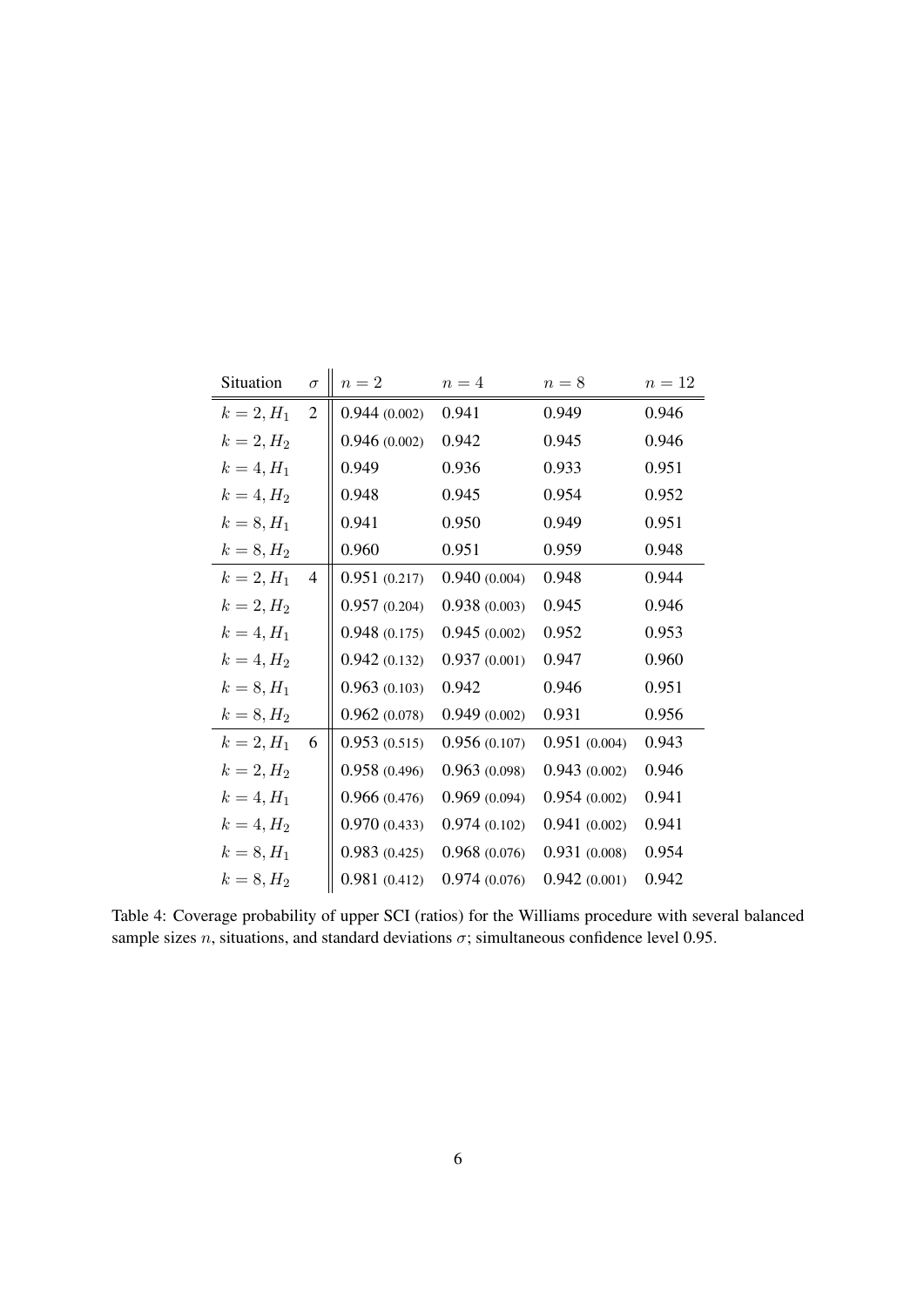#### 4 Heteroscedasticity

For  $i = 0, \ldots, k$ , data were simulated following normal distributions. The total sample sizes were 30  $(k = 2)$ , 50  $(k = 4)$ , and 90  $(k = 8)$ . Three different settings were considered, and they are

- 1. balanced allocation:  $n_i = 10$  for all  $i = 0, \ldots, k$ ,
- 2. uniformly increasing sample sizes over the groups:
	- $k = 2$ :  $n_0 = 6$ ,  $n_1 = 10$ ,  $n_2 = 14$ ,
	- $k = 4$ :  $n_0 = 6, n_1 = 8, n_2 = 10, n_3 = 12, n_4 = 14,$
	- $k = 8$ :  $n_0 = 6, n_1 = 7, n_2 = 8, n_3 = 9, n_4 = 10, n_5 = 11, n_6 = 12, n_7 = 13, n_8 = 14,$

3. uniformly decreasing sample sizes over the groups:

- $k = 2$ :  $n_0 = 14, n_1 = 10, n_2 = 6$ ,
- $k = 4$ :  $n_0 = 14, n_1 = 12, n_2 = 10, n_3 = 8, n_4 = 6,$
- $k = 8$ :  $n_0 = 14, n_1 = 13, n_2 = 12, n_3 = 11, n_4 = 10, n_5 = 9, n_6 = 8, n_7 = 7, n_8 = 6.$

Moreover, increasing standard deviations over the groups were chosen:

- $k = 2$ :  $\sigma_0 = 1, \sigma_1 = 3, \sigma_2 = 5$ ,
- $k = 4$ :  $\sigma_0 = 1, \sigma_1 = 2, \sigma_2 = 3, \sigma_3 = 4, \sigma_4 = 5,$
- $k = 8: \sigma_0 = 1, \sigma_1 = 1.5, \sigma_2 = 2, \sigma_3 = 2.5, \sigma_4 = 3, \sigma_5 = 3.5, \sigma_6 = 4, \sigma_7 = 4.5, \sigma_8 = 5.$

Setting 1 consequently gives the same sample size to all groups. Setting 2 puts the highest sample size to the group with the highest standard deviation, while setting 3 gives the highest sample size to the group with the smallest standard deviation.

Tables 5 and 6 show the results of the simulations for the SCP of upper SCI for differences of type Dunnett and Williams, respectively. For all settings, the situations  $(H_1 \text{ or } H_2)$  have no influence. For setting 1, conservatism can be seen for both types. This conservatism gets precarious for unbalanced settings like setting 2. The case when small sample size meets high standard deviation (setting 3) leads to liberal confidence intervals. The number of groups itself has also no influence in principle. But the three settings, of course, depend on the number of groups. The differences of the sample sizes and standard deviations between the groups vary for different group numbers. That influences the simulation results.

Tables 7 and 8 show the analogical results for upper SCI for ratios. The conclusions are about comparable with those above. The most important difference is that the coverage probability of SCI for ratios of means very depends on the situations  $(H_1 \text{ or } H_2)$  because of the discussed reasons in Section 2. Values for  $H_2$  are always higher than for  $H_1$ . So, the Dunnett intervals tend to conservatism for setting 1 and  $H_1$ , and get very conservative for  $H_2$ . The Williams intervals indeed show a better behavior for  $H_1$ , but they get conservative as well for  $H_2$ . Setting 2 yields even more conservative intervals for both types and situations. Setting 3 leads to liberalism in general and especially for  $H_1$ .

Generally, when the groups with the highest variation have the smallest sample size, the confidence intervals get liberal. They are too small then, their coverage probability is too small. Tests based on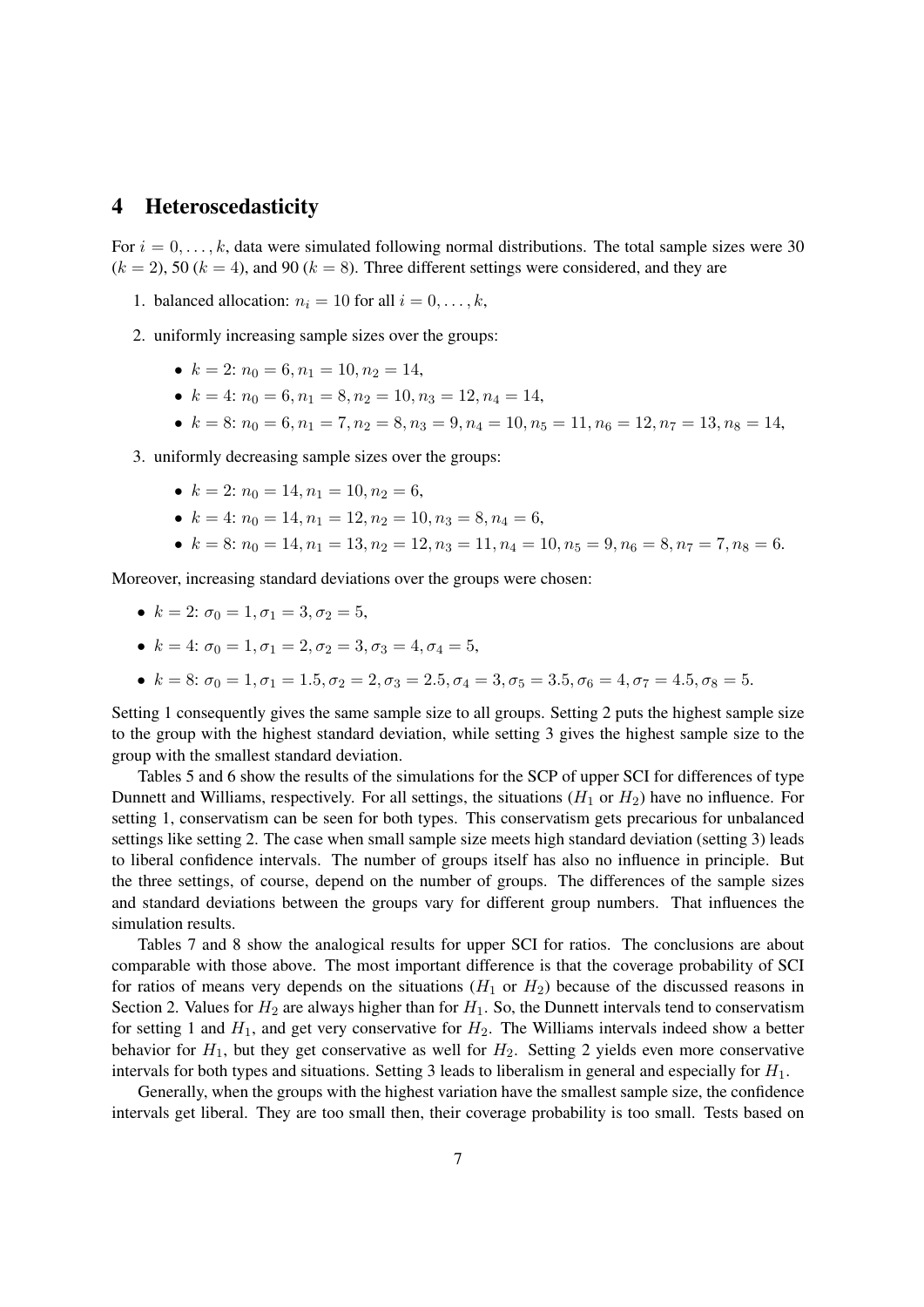| Situation    | Setting 1 | Setting 2 | Setting 3 |
|--------------|-----------|-----------|-----------|
| $k = 2, H_1$ | 0.961     | 0.992     | 0.894     |
| $k = 2, H_2$ | 0.961     | 0.992     | 0.894     |
| $k = 4, H_1$ | 0.955     | 0.994     | 0.905     |
| $k = 4, H_2$ | 0.955     | 0.994     | 0.905     |
| $k = 8, H_1$ | 0.975     | 0.995     | 0.901     |
| $k = 8, H_2$ | 0.975     | 0.995     | 0.901     |

Table 5: Coverage probability of upper SCI (differences) for the Dunnett procedure with several settings and situations; simultaneous confidence level 0.95.

| Situation    | Setting 1 | Setting 2 | Setting 3 |
|--------------|-----------|-----------|-----------|
| $k = 2, H_1$ | 0.958     | 0.990     | 0.888     |
| $k = 2, H_2$ | 0.958     | 0.990     | 0.888     |
| $k = 4, H_1$ | 0.959     | 0.988     | 0.873     |
| $k = 4, H_2$ | 0.959     | 0.988     | 0.873     |
| $k = 8, H_1$ | 0.959     | 0.987     | 0.911     |
| $k = 8, H_2$ | 0.959     | 0.987     | 0.911     |

Table 6: Coverage probability of upper SCI (differences) for the Williams procedure with several settings and situations; simultaneous confidence level 0.95.

them do not keep the familywise error rate (FWER). The converse case (highest sample size to the highest variation) leads to conservative intervals. They are too wide, their coverage probability is too high, and related tests do not exploit the FWER.

Further simulation results concerning heteroscedasticity can be seen in [5]. The focus there was less in SCI but more in test procedures. There is a strict one-to-one relation between MCT and SCI for differences of means, so their conclusions are comparable. This relation does not hold strictly for ratios of means because the SCI are just approximate unlike the test. The conclusions for MCT must be transfered to SCI with caution.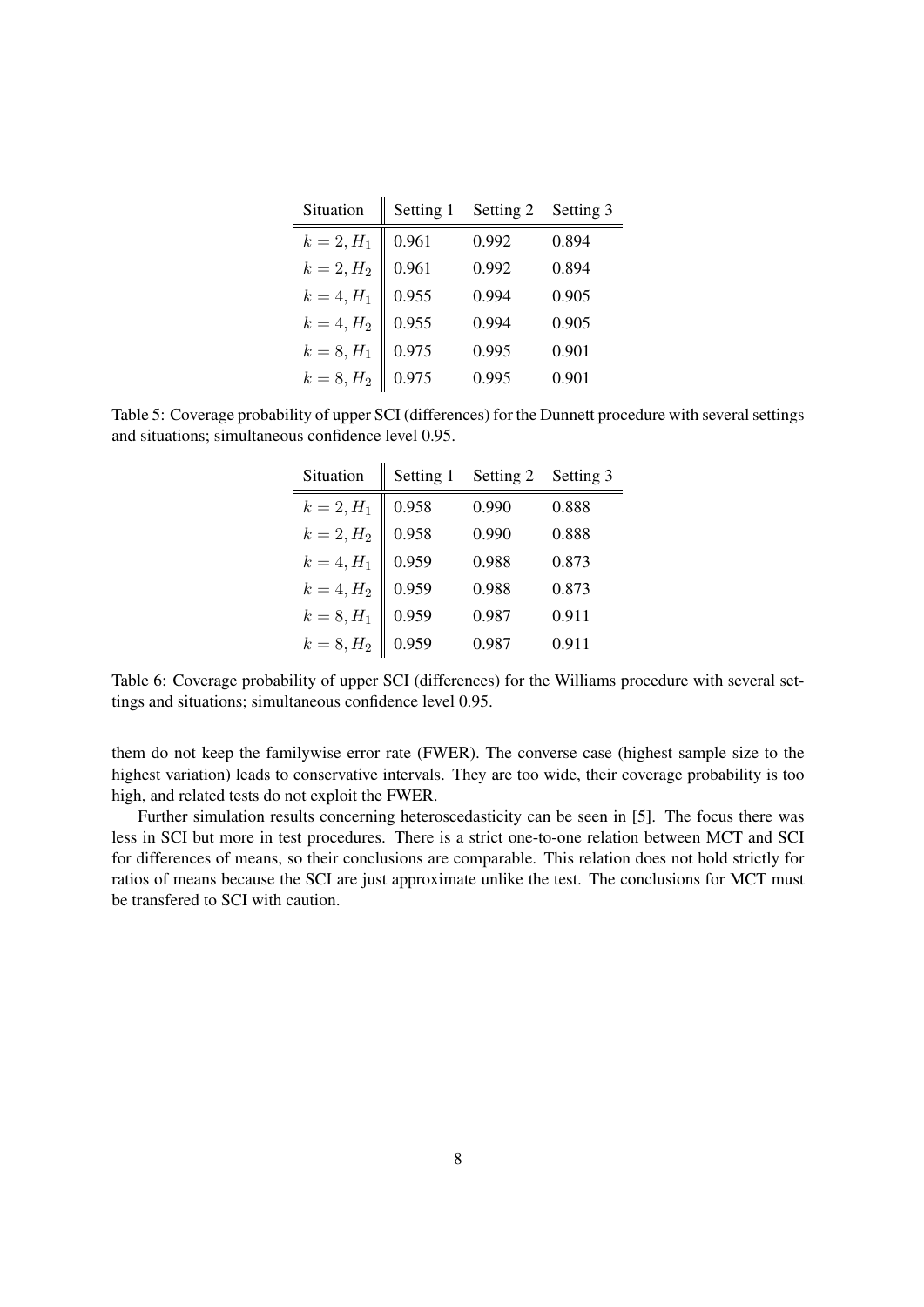| Situation    | Setting 1 | Setting 2 | Setting 3 |
|--------------|-----------|-----------|-----------|
| $k = 2, H_1$ | 0.960     | 0.992     | 0.894     |
| $k = 2, H_2$ | 0.982     | 0.998     | 0.924     |
| $k = 4, H_1$ | 0.958     | 0.990     | 0.901     |
| $k = 4, H_2$ | 0.985     | 1.000     | 0.933     |
| $k = 8, H_1$ | 0.970     | 0.995     | 0.911     |
| $k = 8, H_2$ | 0.991     | 0.998     | 0.939     |

Table 7: Coverage probability of upper SCI (ratios) for the Dunnett procedure with several settings and situations; simultaneous confidence level 0.95.

| Situation    | Setting 1 | Setting 2 | Setting 3 |
|--------------|-----------|-----------|-----------|
| $k = 2, H_1$ | 0.958     | 0.990     | 0.886     |
| $k = 2, H_2$ | 0.980     | 0.996     | 0.918     |
| $k = 4, H_1$ | 0.944     | 0.992     | 0.904     |
| $k = 4, H_2$ | 0.983     | 0.999     | 0.920     |
| $k = 8, H_1$ | 0.944     | 0.982     | 0.897     |
| $k = 8, H_2$ | 0.978     | 0.998     | 0.927     |

Table 8: Coverage probability of upper SCI (ratios) for the Williams procedure with several settings and situations; simultaneous confidence level 0.95.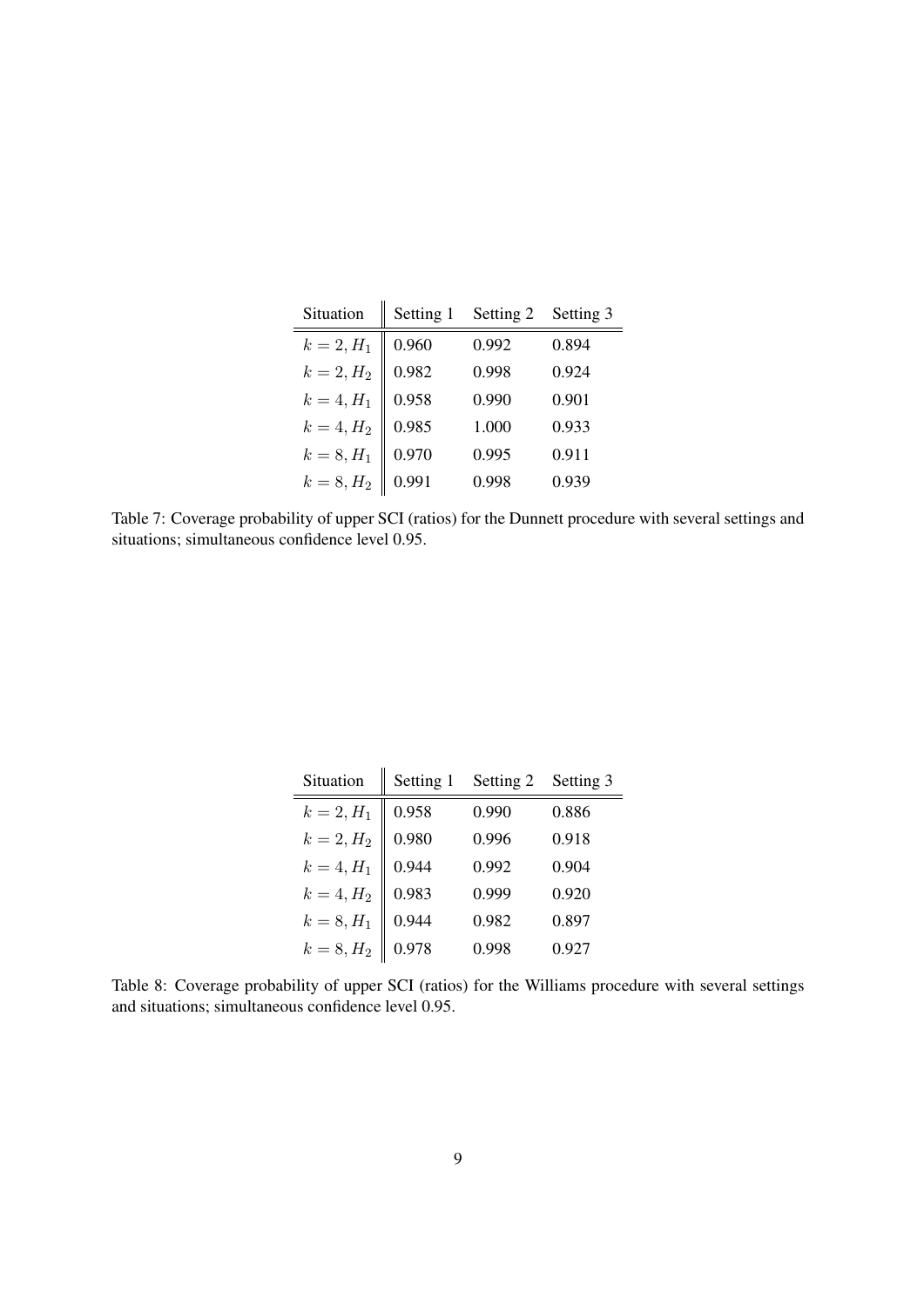# 5 Distribution misclassification

For  $i = 0, \ldots, k$ , data were simulated following the distributions:

- normal  $N(\mu_i, \sigma^2)$  with  $\sigma = 3$ ,
- mixed normal
	- $-$  0.5 N( $\mu$ <sub>i</sub> − 2,  $\sigma$ <sup>2</sup>) + 0.5 N( $\mu$ <sub>i</sub> + 2,  $\sigma$ <sup>2</sup>) for differences,  $-0.5\,\mathrm{N}(0.8\mu_{i},\sigma^{2})+0.5\,\mathrm{N}(1.2\mu_{i},\sigma^{2})$  for ratios

with  $\sigma = 3$ ,

- Poisson pois $(\lambda_i)$  with  $\lambda_0 = \mu_0$ ,
- exponential  $\exp(\lambda_i)$  with  $\lambda_0 = 1/\mu_0$ .

The normal distribution (norm) was taken as a control. A mixed normal distribution (2norm) can appear, if two groups are pooled through an oversight, or if effects overlay each other. (Note that random numbers from two independent normal distributions have been created, not from the joint mixed distribution.) The Poisson distribution (pois) was taken because frequently appearing, especially for count data. It is a discrete and non-symmetric distribution. Its variance  $(\lambda)$  is equal to the mean  $(\lambda)$ . When the data follow discrete distributions, ties can appear. Problems arise when the sample sizes are too small. In that case, it may happen that there are groups with only equal values. Then no variances can be estimated, confidence intervals are not available and hence, no conclusions about them. The exponential distribution (exp) is non-symmetric, too, but continuous. Its variance  $(1/\lambda^2)$ is equal to the squared mean  $(1/\lambda)$ . Data related to time measurements often have this one. Both distributions' variances depend on their means. This implies heterogeneous variances as soon as the means are different like under  $H_2$ .

Tables 9 and 10 show the results of the simulations for the SCP of upper SCI for differences of type Dunnett and Williams, respectively. Of course, the data for norm keep the level of the SCP independently from the chosen sample sizes; the situations  $(H_1 \text{ or } H_2)$  have no influence. This independence also holds for 2norm but the intervals are all conservative. The remaining distributions differ depending on the situations. In general, pois and exp yield good SCP for  $H_1$ , where all groups have equal variances. But situation  $H_2$  causes conservatism because the non-control groups have different variances than the control here. pois sometimes deviates from this conclusion but that is just owing to the high variance. All the conclusions hold for both types (Dunnett and Williams).

These conclusion are also valid for the SCI for ratios in principal. Tables 11 and 12 show the results of the simulations for the SCP for ratios. The values in parentheses show the rates of undefined SCI which appeared during the simulation. Because of the reasons discussed in Section 2, the conclusions differ a bit from those for differences.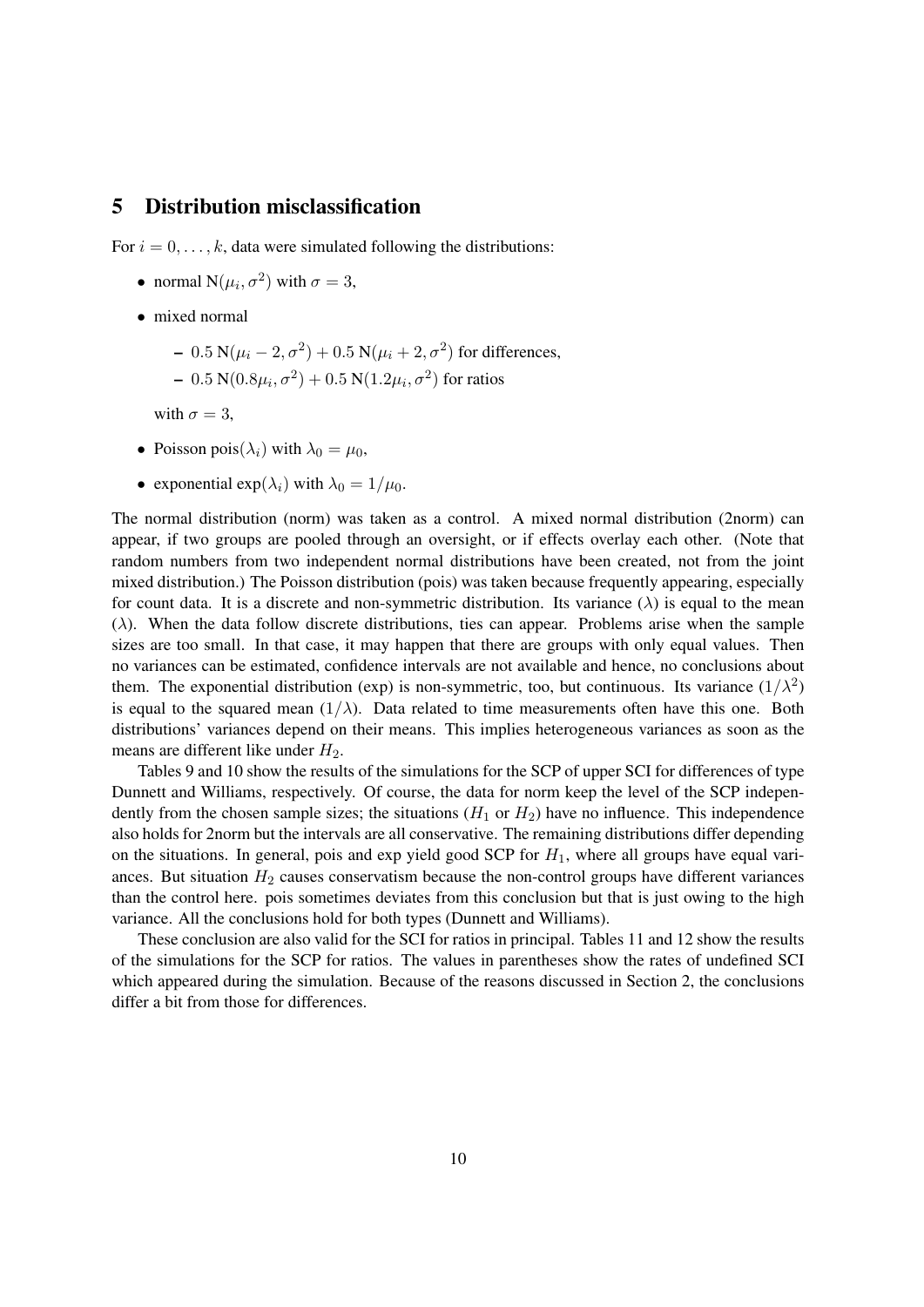| Situation    | $\, n$ | norm  | 2norm | pois  | exp   |
|--------------|--------|-------|-------|-------|-------|
| $k = 2, H_1$ | 10     | 0.953 | 0.982 | 0.961 | 0.939 |
| $k = 2, H_2$ |        | 0.953 | 0.982 | 0.946 | 0.968 |
| $k = 4, H_1$ |        | 0.944 | 0.979 | 0.962 | 0.955 |
| $k = 4, H_2$ |        | 0.944 | 0.979 | 0.965 | 0.977 |
| $k = 8, H_1$ |        | 0.947 | 0.983 | 0.942 | 0.941 |
| $k = 8, H_2$ |        | 0.947 | 0.983 | 0.966 | 0.966 |
| $k = 2, H_1$ | 50     | 0.941 | 0.989 | 0.951 | 0.941 |
| $k = 2, H_2$ |        | 0.941 | 0.989 | 0.961 | 0.966 |
| $k = 4, H_1$ |        | 0.960 | 0.989 | 0.948 | 0.938 |
| $k = 4, H_2$ |        | 0.960 | 0.989 | 0.954 | 0.964 |
| $k = 8, H_1$ |        | 0.960 | 0.992 | 0.954 | 0.931 |
| $k = 8, H_2$ |        | 0.960 | 0.992 | 0.952 | 0.966 |
| $k = 2, H_1$ | 100    | 0.941 | 0.974 | 0.949 | 0.957 |
| $k = 2, H_2$ |        | 0.941 | 0.974 | 0.949 | 0.968 |
| $k = 4, H_1$ |        | 0.945 | 0.980 | 0.959 | 0.952 |
| $k = 4, H_2$ |        | 0.945 | 0.980 | 0.970 | 0.975 |
| $k = 8, H_1$ |        | 0.955 | 0.986 | 0.961 | 0.946 |
| $k = 8, H_2$ |        | 0.955 | 0.986 | 0.965 | 0.970 |

Table 9: Coverage probability of upper SCI (differences) for the Dunnett procedure with several distributions, situations, balanced sample sizes n; simultaneous confidence level 0.95.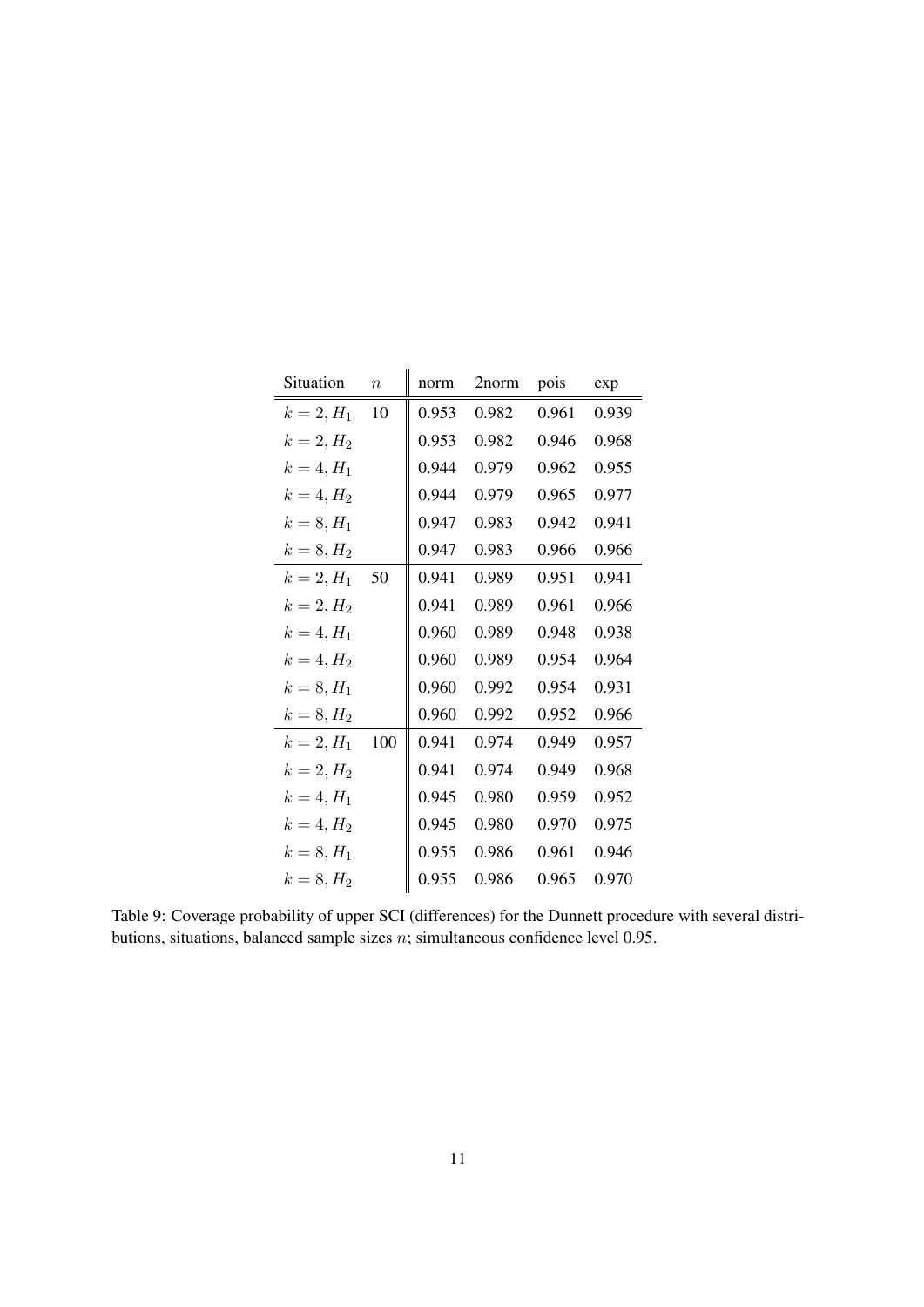| Situation       | $\, n$ | norm  | 2norm | pois  | exp   |
|-----------------|--------|-------|-------|-------|-------|
| $k = 2, H_1$    | 10     | 0.944 | 0.978 | 0.963 | 0.941 |
| $k = 2, H_2$    |        | 0.944 | 0.978 | 0.949 | 0.969 |
| $k = 4, H_1$    |        | 0.950 | 0.983 | 0.949 | 0.954 |
| $k = 4, H_2$    |        | 0.950 | 0.983 | 0.967 | 0.978 |
| $k = 8, H_1$    |        | 0.953 | 0.980 | 0.944 | 0.955 |
| $k = 8, H_2$    |        | 0.953 | 0.980 | 0.971 | 0.979 |
| $k = 2, H_1$ 50 |        | 0.955 | 0.980 | 0.943 | 0.943 |
| $k = 2, H_2$    |        | 0.955 | 0.980 | 0.971 | 0.970 |
| $k = 4, H_1$    |        | 0.952 | 0.982 | 0.953 | 0.958 |
| $k = 4, H_2$    |        | 0.952 | 0.982 | 0.967 | 0.985 |
| $k = 8, H_1$    |        | 0.954 | 0.978 | 0.950 | 0.955 |
| $k = 8, H_2$    |        | 0.954 | 0.978 | 0.974 | 0.986 |
| $k = 2, H_1$    | 100    | 0.937 | 0.971 | 0.951 | 0.954 |
| $k = 2, H_2$    |        | 0.937 | 0.971 | 0.957 | 0.972 |
| $k = 4, H_1$    |        | 0.951 | 0.980 | 0.946 | 0.959 |
| $k = 4, H_2$    |        | 0.951 | 0.980 | 0.964 | 0.987 |
| $k = 8, H_1$    |        | 0.953 | 0.978 | 0.946 | 0.961 |
| $k = 8, H_2$    |        | 0.953 | 0.978 | 0.970 | 0.987 |

Table 10: Coverage probability of upper SCI (differences) for the Williams procedure with several distributions, situations, balanced sample sizes  $n$ ; simultaneous confidence level 0.95.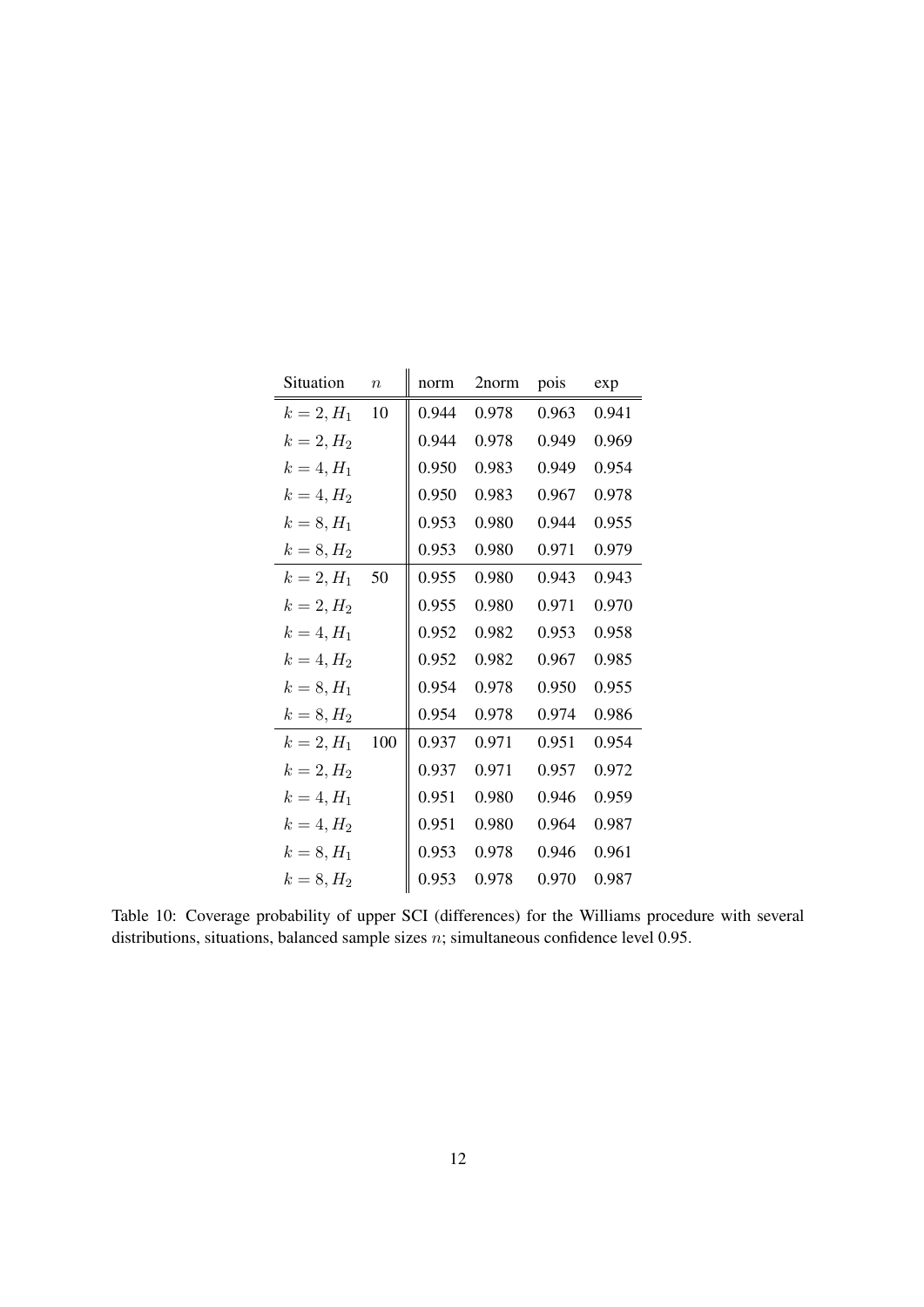| Situation    | $\it{n}$ | norm  | 2norm | pois  | exp          |
|--------------|----------|-------|-------|-------|--------------|
| $k = 2, H_1$ | 10       | 0.949 | 0.981 | 0.960 | 0.959(0.082) |
| $k = 2, H_2$ |          | 0.946 | 0.990 | 0.955 | 0.996(0.296) |
| $k = 4, H_1$ |          | 0.949 | 0.985 | 0.946 | 0.975(0.133) |
| $k = 4, H_2$ |          | 0.949 | 0.994 | 0.949 | 0.998(0.425) |
| $k = 8, H_1$ |          | 0.944 | 0.989 | 0.947 | 0.982(0.189) |
| $k = 8, H_2$ |          | 0.936 | 0.990 | 0.973 | 1.000(0.588) |
| $k = 2, H_1$ | 50       | 0.940 | 0.987 | 0.950 | 0.939        |
| $k = 2, H_2$ |          | 0.946 | 0.993 | 0.966 | 0.974        |
| $k = 4, H_1$ |          | 0.952 | 0.983 | 0.945 | 0.945        |
| $k = 4, H_2$ |          | 0.952 | 0.995 | 0.967 | 0.967        |
| $k = 8, H_1$ |          | 0.950 | 0.988 | 0.944 | 0.939        |
| $k = 8, H_2$ |          | 0.952 | 0.997 | 0.966 | 0.973        |
| $k = 2, H_1$ | 100      | 0.941 | 0.974 | 0.948 | 0.953        |
| $k = 2, H_2$ |          | 0.941 | 0.982 | 0.960 | 0.982        |
| $k = 4, H_1$ |          | 0.937 | 0.982 | 0.950 | 0.938        |
| $k = 4, H_2$ |          | 0.948 | 0.994 | 0.971 | 0.975        |
| $k = 8, H_1$ |          | 0.950 | 0.989 | 0.944 | 0.950        |
| $k = 8, H_2$ |          | 0.953 | 0.997 | 0.972 | 0.976        |

Table 11: Coverage probability of upper SCI (ratios) for the Dunnett procedure with several distributions, situations, balanced sample sizes  $n$ ; simultaneous confidence level 0.95.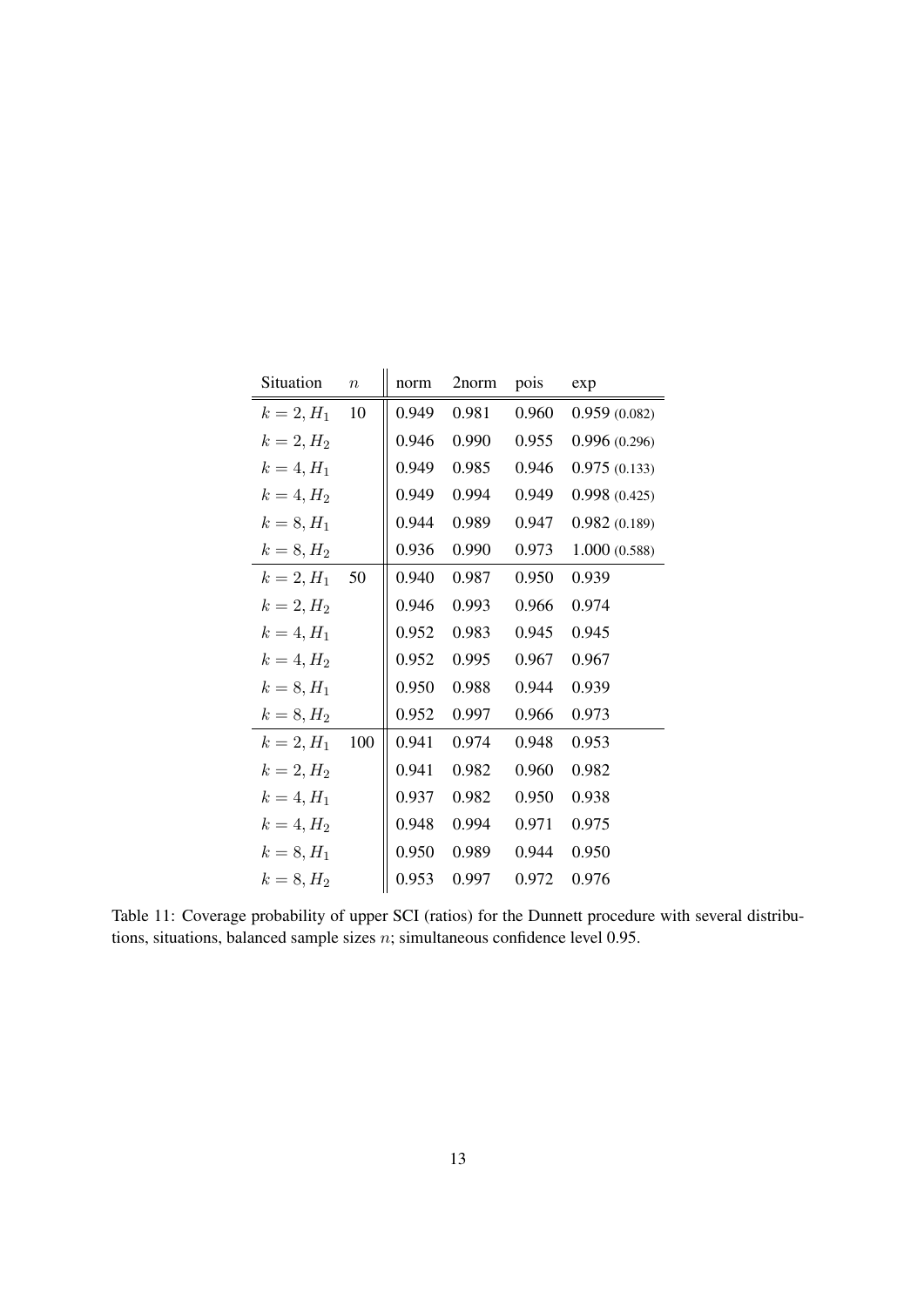| Situation    | $\boldsymbol{n}$ | norm  | 2norm | pois  | exp          |
|--------------|------------------|-------|-------|-------|--------------|
| $k = 2, H_1$ | 10               | 0.943 | 0.978 | 0.962 | 0.966(0.066) |
| $k = 2, H_2$ |                  | 0.942 | 0.988 | 0.956 | 0.993(0.253) |
| $k = 4, H_1$ |                  | 0.930 | 0.978 | 0.942 | 0.959(0.074) |
| $k = 4, H_2$ |                  | 0.951 | 0.986 | 0.963 | 0.994(0.327) |
| $k = 8, H_1$ |                  | 0.943 | 0.974 | 0.953 | 0.972(0.091) |
| $k = 8, H_2$ |                  | 0.935 | 0.990 | 0.957 | 0.998(0.370) |
| $k = 2, H_1$ | - 50             | 0.954 | 0.980 | 0.938 | 0.940        |
| $k = 2, H_2$ |                  | 0.949 | 0.992 | 0.973 | 0.979        |
| $k = 4, H_1$ |                  | 0.947 | 0.978 | 0.947 | 0.956        |
| $k = 4, H_2$ |                  | 0.959 | 0.993 | 0.960 | 0.987        |
| $k = 8, H_1$ |                  | 0.949 | 0.981 | 0.947 | 0.955        |
| $k = 8, H_2$ |                  | 0.942 | 0.988 | 0.979 | 0.976        |
| $k = 2, H_1$ | 100              | 0.937 | 0.971 | 0.947 | 0.954        |
| $k = 2, H_2$ |                  | 0.934 | 0.982 | 0.962 | 0.983        |
| $k = 4, H_1$ |                  | 0.943 | 0.976 | 0.938 | 0.946        |
| $k = 4, H_2$ |                  | 0.951 | 0.991 | 0.964 | 0.978        |
| $k = 8, H_1$ |                  | 0.958 | 0.980 | 0.943 | 0.952        |
| $k = 8, H_2$ |                  | 0.942 | 0.990 | 0.977 | 0.989        |

Table 12: Coverage probability of upper SCI (ratios) for the Williams procedure with several distributions, situations, balanced sample sizes  $n$ ; simultaneous confidence level 0.95.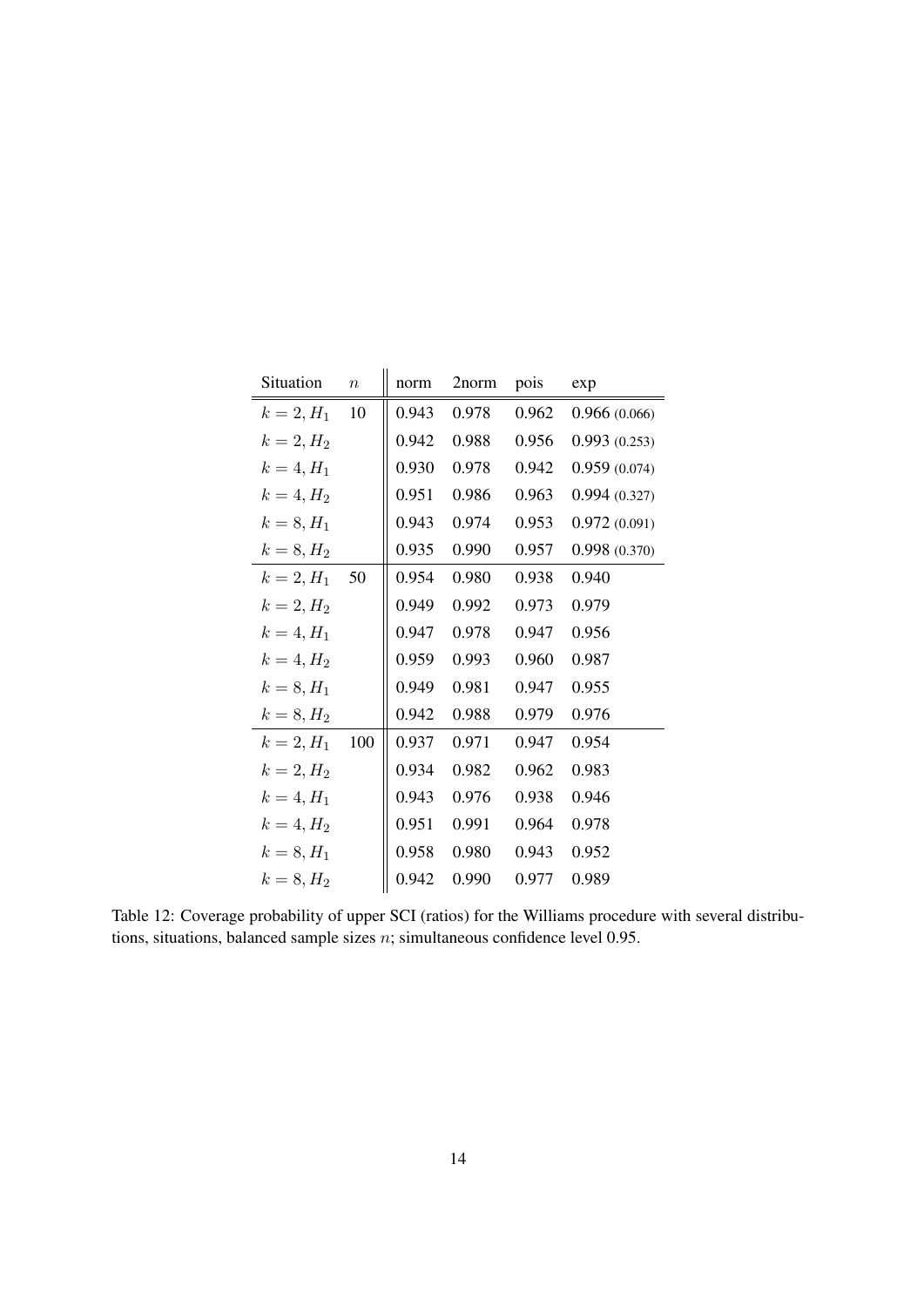# 6 Conclusions and recommendations

When applying confidence intervals as well as statistical tests, the user must always make assumptions on the data. In practice, it is hard to decide whether these assumptions and necessary conditions are really fulfilled or not. Hence, violation appears very often. This simulation study had a look on the influence of sample size, heteroscedasticity, and distribution misclassification on upper SCI of Dunnett and Williams type. In principle, SCI for ratios of means have the weak point of not being defined if the denominator is not significantly different from 0. Furthermore, they are just approximate which sometimes leads to a higher sensitivity for violation of data assumptions. Apart from these points, their behavior is quite similar to the intervals for differences.

Generally, the sample size itself has no critical influence on both intervals if existing. The smallest possible sample size per group is  $n = 2$ . Although, small sample size is not advisable because it can additionally intensify problems with heteroscedasticity and distribution misclassification.

The effect of heteroscedasticity is diverse. Depending on the allocation, conservatism or liberalism appears, respectively. When the data are heteroscedastic and the sample sizes are balanced, the confidence intervals get conservative. They are too wide, their coverage probability is too high. The intervals for ratios are more conservative when the non-control groups differ from the control. When groups with high variation have high sample size, the confidence intervals get conservative, too. The intervals for ratios are also more conservative when the non-control groups differ from the control. When groups with high variation have small sample size, the confidence intervals get liberal. They are too small then, their coverage probability is too small. The intervals for ratios are more liberal when the non-control groups do not differ from the control. If this situation is expected, it is advisable to use more robust intervals based on Bonferroni adjusted Welch t-test [9] or MCT, which account for heteroscedasticity (see [5]).

Distribution misclassification is the most critical point. If the variance of the real underlying distribution depends on the mean (like Poisson and exponential), heteroscedasticity is additionally present. Then both effects can compound or annul each other. When the data do not follow a normal distribution but a mixed normal, the confidence intervals get conservative. For Poisson or exponential distribution, the confidence intervals yield good coverage probabilities when the non-control groups do not differ from the control, and get conservative when they do. This is because additional unequal group variances then. Furthermore, the above conclusions about heteroscedasticity can be transfered, especially for unbalanced sample sizes which were not simulated here. So it is recommended to use SCI which are stable against heteroscedasticity if a mild violation is expected, and intervals related to non-parametric test procedures (e.g.Bonferroni-adjusted Wilcoxon tests) else.